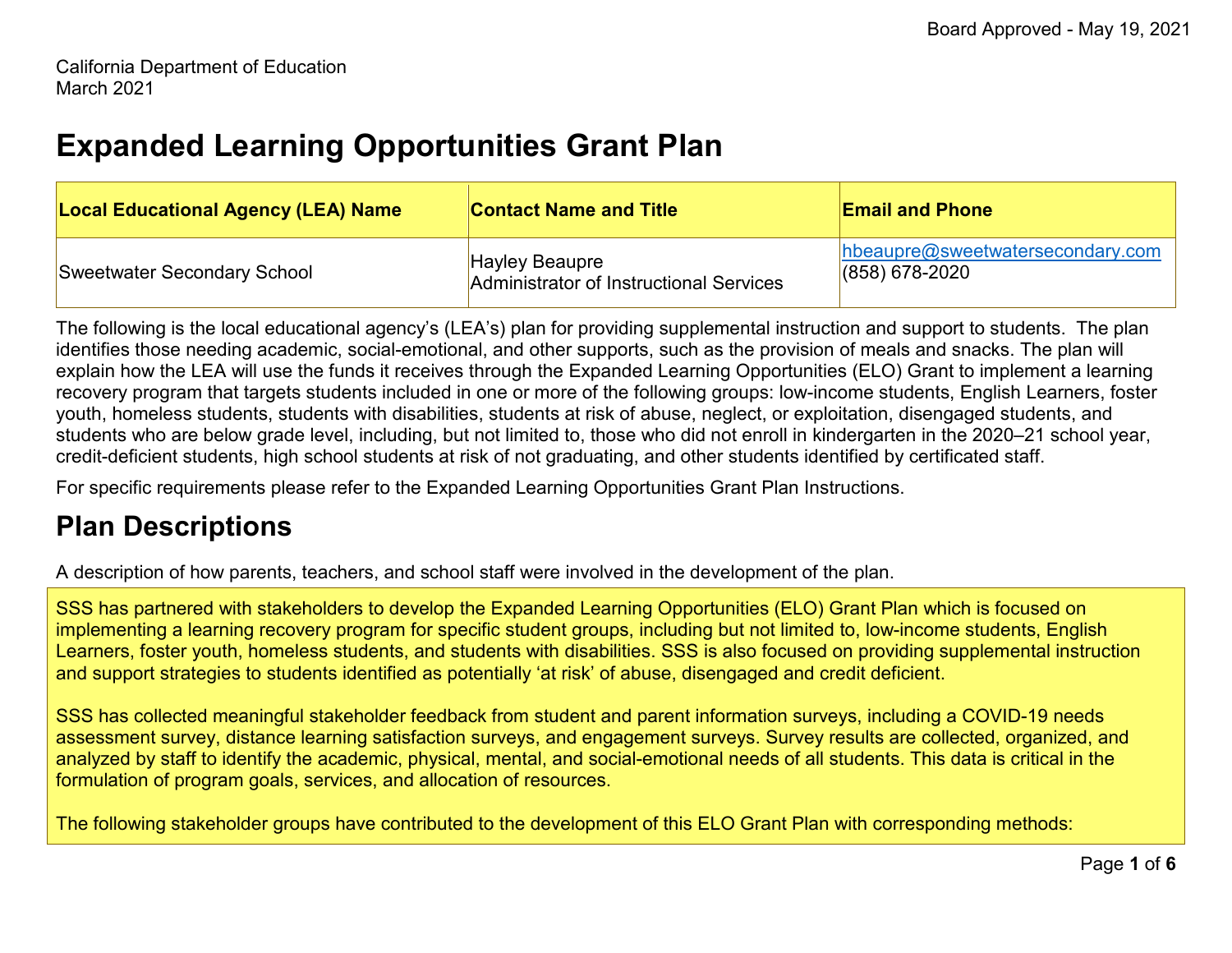- **Parents**: Ongoing PPEP Meetings, Virtual Parent Nights, Senior Nights, Surveys, and Family Learning Series Trainings
- **Teachers**: Instructional Meetings, Resource Center Meetings, and APAC Department Meetings
- **School Staff**: Instructional Meetings, Resource Center Meetings, and APAC Department Meetings
- **Students**: Ongoing PPEP Meetings, College & Career Week, Senior Nights, Wellness Week, and Surveys
- **School Leadership Team**: Weekly Meetings
- **School Site Council**: Ongoing Meetings
- **English Language Advisory Committee**: Ongoing Meetings

Stakeholder engagement is key to supporting the School's comprehensive strategic planning, accountability, and improvement in areas specified as State Priorities. The School has collected meaningful feedback throughout the 2020-2021 school year and these ideas, trends and inputs will be integrated into the ELO Grant Plan.

A description of how students will be identified and the needs of students will be assessed.

Throughout the 2020-2021 school year, SSS has utilized a Data Integration System to monitor, measure and respond to student learning. This Data Integration System includes both formative and summative assessments which are integrated into the core curriculum, Smarter Balanced Interim Assessments to gauge student mastery of grade level ELA and Mathematics standards and key claims, and Measures of Academic Progress by NWEA that measure student growth over time in Reading, Language Usage, and Math. By using multiple assessment tools, SSS's instructional staff are able to identify students who are failing, or at risk of failing, to meet state academic standards.

In addition, staff can identify the lowest-performing students' progress and achievement in real time using SharePoint technology tools and School Pathways SIS reporting features. School staff monitor key academic performance measures for All Students and student groups. These key academic performance measures include, but are not limited to, student participation data, chronic absenteeism rates, course completion rates, GPA, and progress towards grade level promotion and graduation. The School's Data Department collects and organizes these key academic performance measures into a Monthly Storybook which is disseminated to school staff. This allows instructional leaders, teachers, education specialists, and counselors to monitor student performance trends and make informed decisions related to curriculum, instruction and professional learning. Data analysis is an ongoing process at SSS, occurs at all levels, is collaborative, and focused on improving existing systems and structures to meet the needs of all students.

A description of how parents and guardians of students will be informed of the opportunities for supplemental instruction and support.

SSS will use multiple communication methods to inform students, parents, and family members of the opportunities for supplemental instruction and support. These communication methods will include, but are not limited to emails, secure text messages, phone calls,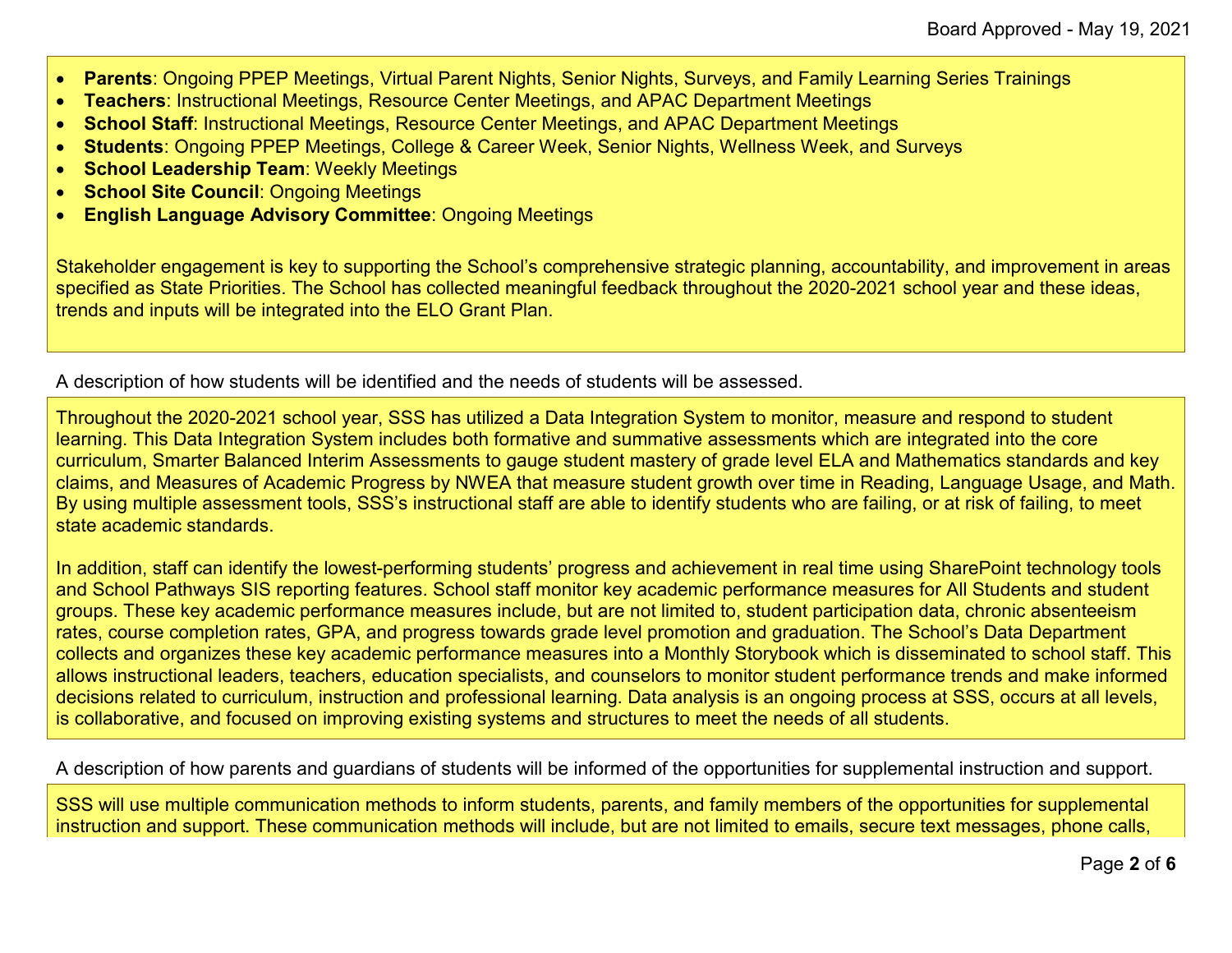virtual conferences, in-person meetings at the Resource Centers, and home visits. Instructional staff will also provide digital and hardcopy flyers to students, parents, and family members printed in multiple languages. Lastly, SSS will utilize the Family Learning Series platform to showcase the School's learning recovery program to parents and family members.

A description of the LEA's plan to provide supplemental instruction and support.

SSS is identified by the CDE as Dashboard Alternative School Status (DASS) because at least 70% of incoming students are comprised of high-risk student groups. With this target population in mind, SSS is uniquely designed to meet the needs of the highest risk youth by providing an innovative and personalized education program.

SSS's utilizes a Multi-Tiered System of Supports (MTSS) focused on aligning initiatives and resources to address the needs of all students. It is a comprehensive framework that aligns academic, behavioral, and social-emotional learning in a fully integrated system of support for the benefit of all students. MTSS offers the potential to create systematic change through intentional integration of services and supports to quickly identify and meet the needs of all students. Tier 1 focuses on preventing learning difficulties and providing best first instruction for all students. This is a comprehensive approach implemented schoolwide. Tier 2 interventions are short-term and customized to meet the unique needs of individual pupils. Tier 3 interventions are designed to meet the needs of seriously at-risk youth. Each tier works in tandem to provide the best comprehensive instructional program for students. These interventions are consistently and regularly implemented and are monitored for student response. Students needing additional support move up the pyramid through a continuum of interventions to respond to their academic needs.

Due to COVID-19, underserved students may have been disproportionately impacted and experienced varying degrees of trauma. As a response, SSS has identified specific learning recovery programs that can be integrated into the School's MTSS. These specific supplemental instructional activities and supports will increase and intensify interventions for pupils with unique needs and those at risk of learning loss. The learning recovery programs and services provided below will be implemented for the 2021-2022 school year.

- Provide students with in-person instructional support and educational services at Resource Centers in the summer months. This extended instructional learning time in Resource Centers will provide students with a safe and supportive environment to complete coursework needed for grade level promotion and graduation. Students will have full access to the Resource Center's teaching staff, including education specialists for students with IEPs, and counselors for academic, behavioral and social-emotional support.
- Hiring of additional highly qualified paraprofessionals to our Certificated Teacher Resources (CTRs) position will expand and enhance one-on-one and small group tutoring for students. These data-informed tutorials will utilize instructional tools such as Achieve3000 and Khan Academy to accelerate student learning specifically in ELA and Mathematics. CTRs will be provided specialized training to administer formative assessments, best practices to customize instruction for pupils with unique needs, and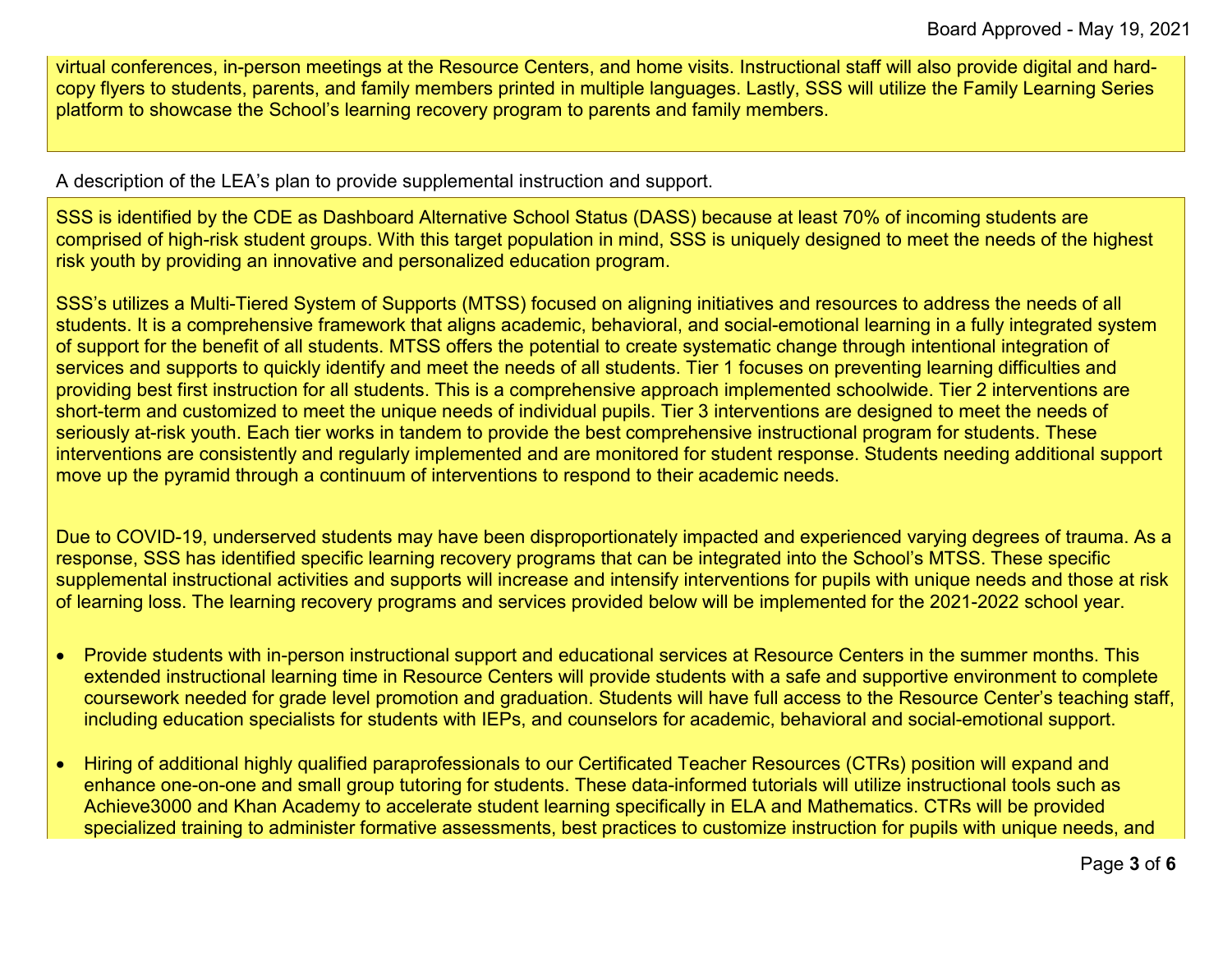measure student Lexile growth over time.

- Ensure our Resource Centers are equipped with appropriate technology to support a return to in-person instruction, including desktops, laptops, iPads, science exploration carts, and Z-Space to connect students to digital educational platforms and innovative learning experiences. Resource Centers can also provide private meetings spaces for student and parent, including IEP services, 504 Plan Meetings, Student Study Team (SST) Meetings, and counseling sessions. In addition, Resource Centers will help meet the physical needs of students by providing them access to a Meal Program which includes food, drinks and snacks at no cost to our students.
- Establish a partnership with Ed Ladder to provide academic tutoring focused on increasing student engagement and academic performance in their core courses. This additional, and targeted tutoring will emphasize the development of student study skills, academic vocabulary, note-taking, and independent practice. While Ed Ladder coaches will be focused on supporting student lesson completion, there is also emphasis on developing problem-solving, communication and reasoning skills which are needed for long-term success in educational and career settings.
- Implement AVID Program to improve student academic performance, provide social-emotional learning opportunities, and support college and career readiness. Staff will need professional learning on program implementation and ongoing support. This professional learning will include an AVID consultant fee.
- Provide school counselors with professional learning through UC San Diego's Principles of College Counseling program. This specialized training prepares counselors to assist students and families through the college preparation and admission process. Counselors will be able to learn best practices for establishing systems that support growing a college-going mindset schoolwide, with special emphasis on supporting underserved students who may be first-generation college students.
- Increase teacher skills and knowledge related to AP courses and exams by participating in College Board AP Workshops. These AP Workshops assist teachers in building conceptual understanding of courses and developing transferable skills. Teachers will learn specific strategies to help students achieve in these advanced courses and deepen their understanding which will lead to higher scores on AP exams. The school is committed to offering all students access and support to a rigorous course of study that prepares them for college/career.

SSS plans to continually monitor the effectiveness of the learning recovery services and actions by using multiple methods of data collection, including surveys and engaging students and family members who are part of ELAC and School Site Council. SSS's Leadership Team will also create the time and space needed for school staff to analyze student group achievement, discuss trends, and collaborate on effective practices and resources to support student groups.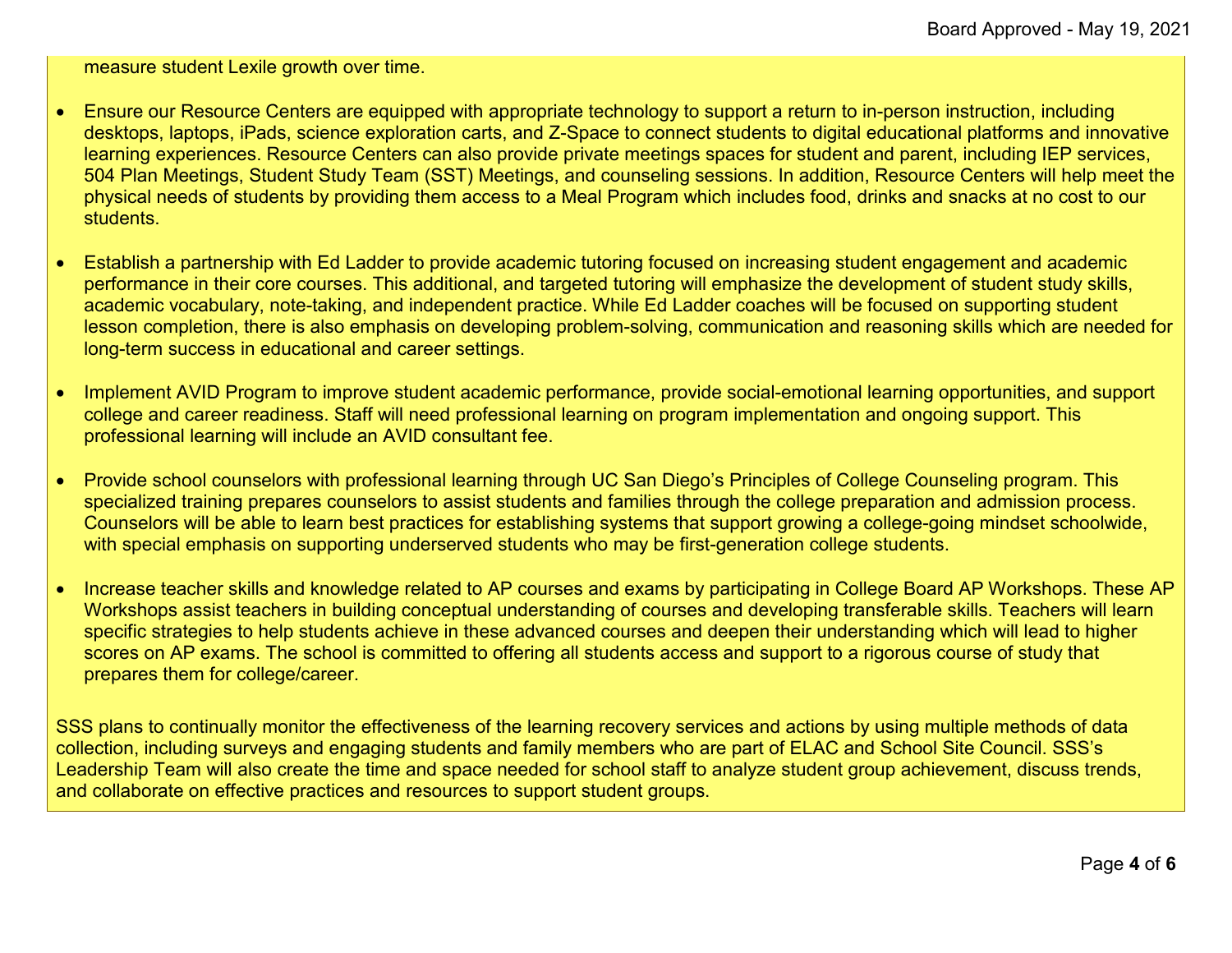## **Expenditure Plan**

The following table provides the LEA's expenditure plan for how it will use ELO Grant funds to support the supplemental instruction and support strategies being implemented by the LEA.

| <b>Supplemental Instruction and Support Strategies</b>                                                                                                       | <b>Planned Expenditures</b> | <b>Actual Expenditures</b>                               |
|--------------------------------------------------------------------------------------------------------------------------------------------------------------|-----------------------------|----------------------------------------------------------|
| Extending instructional learning time                                                                                                                        | \$198,506                   | [Actual expenditures will be<br>provided when available] |
| Accelerating progress to close learning gaps through the implementation,<br>expansion, or enhancement of learning supports                                   | \$57,281                    | [Actual expenditures will be<br>provided when available] |
| Integrated student supports to address other barriers to learning                                                                                            | [\$0.00]                    | [Actual expenditures will be<br>provided when available] |
| Community learning hubs that provide students with access to technology,<br>high-speed internet, and other academic supports                                 | [\$0.00]                    | [Actual expenditures will be<br>provided when available] |
| Supports for credit deficient students to complete graduation or grade<br>promotion requirements and to increase or improve students' college<br>eligibility | \$0.00]                     | [Actual expenditures will be<br>provided when available] |
| Additional academic services for students                                                                                                                    | [\$0.00]                    | [Actual expenditures will be<br>provided when available] |
| Training for school staff on strategies to engage students and families in<br>addressing students' social-emotional health and academic needs                | \$0.00]                     | [Actual expenditures will be<br>provided when available] |
| <b>Total Funds to implement the Strategies</b>                                                                                                               | \$255,787                   | [Actual expenditures will be<br>provided when available] |

A description of how ELO Grant funds are being coordinated with other federal Elementary and Secondary School Emergency Relief Funds received by the LEA.

SSS is taking a strategic planning approach to utilizing ELO grant funds in coordination with federal Elementary and Secondary School Emergency Relief (ESSER II) Funds. The ELO plan details our approach to support getting students back into our resource centers for in-person instruction, increased time with teachers and/or tutors, and activities related with being back on site. These goals are supported with ESSER II funds though activities that focus on mental health, safety and technology. ESSER II is helping to ensure that we have adequate PPE for all staff and students, increased mental health supports by hiring additional therapists to our Healthy Youth Program, increased HVAC maintenance schedules and repairs, MERV13 air filters for better air quality, continued internet connectivity/hotspot access for students who are not yet ready to return, maintenance of the fleet of Chromebooks purchased in